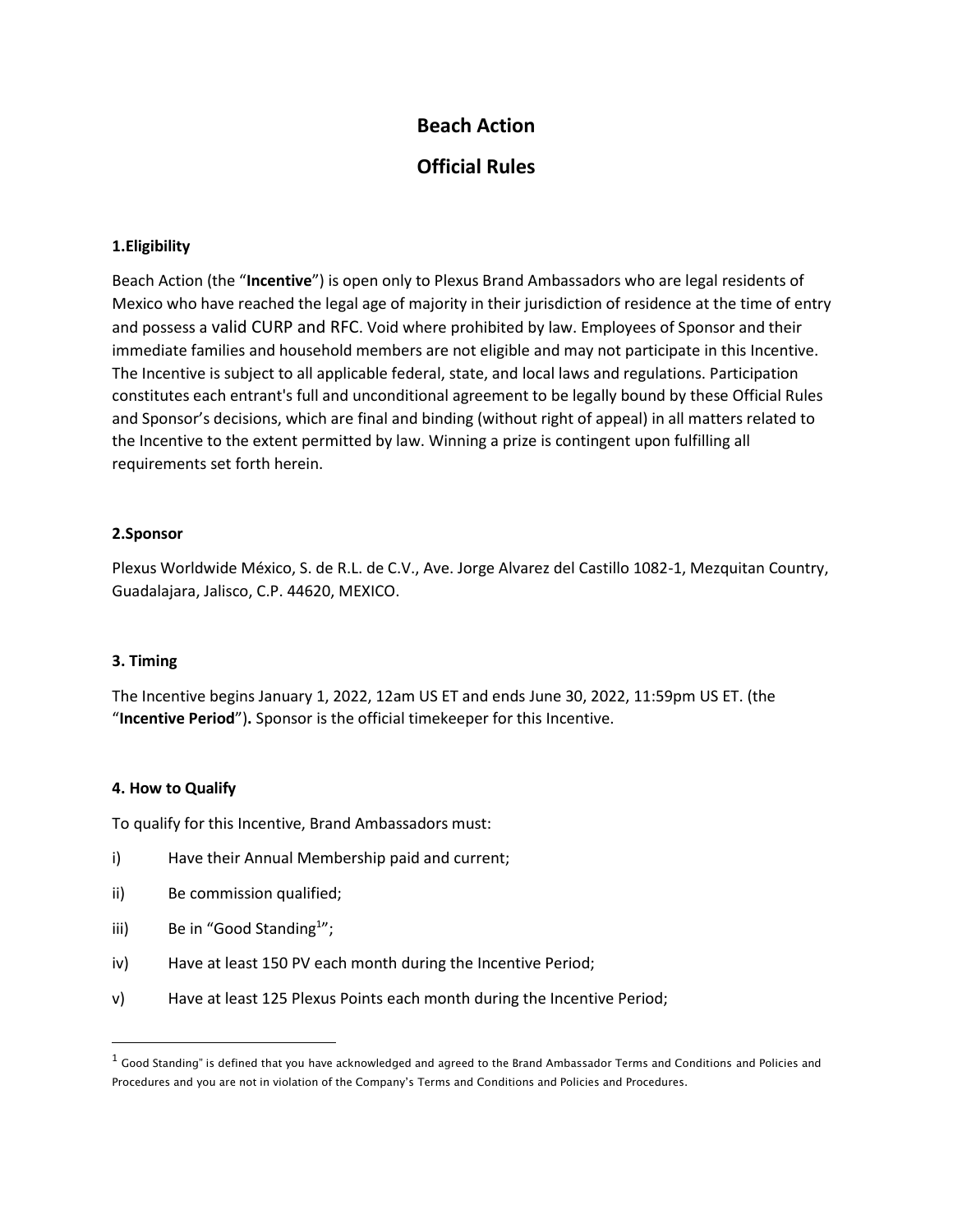- vi) Sign up at least 3 new Level 1 VIP Customers each month of the Incentive Period; and
- vii) Possess a valid CURP and RFC.

## **5. Winner Selection for the Prize**

Prize Level 1: The Top 20 Brand Ambassadors who earn 200+ Plexus Points, sign up at least 5 new VIP Customers (a minimum of 30 new VIP Customers), each with a 200+ PV order (a minimum of 1,200 PV), each month during the Incentive Period) will win a trip to Riviera Maya, México, at Occidental Hotel at Xcaret Destination from August 22-25, 2022.

Prize Level 2: Brand Ambassadors who earn between 125-199 Plexus Points, sign up at least 3 new VIP Customers (a minimum of 18 new VIP Customers), each with a 150-199 PV (a minimum of 900-1,199), each month during the Incentive Period will win a 4-day, 3-night stay in Riviera Maya, México, at Occidental Hotel at Xcaret Destination in Mexico from August 22-25, 2022.

All credit card payments must be in the name of the purchasing Brand Ambassador and/or VIP Customer and not that of the sponsor or upline. Brand Ambassadors not in good standing under the Plexus policies and procedures are not eligible to participate in this Incentive. Neither purchases by Brand Ambassadors within 6 months of conversion date from Brand Ambassador to Customers nor purchases by any Brand Ambassador Lead(s) received as part of the Plexus Leads Program will apply for enrollment qualifications.

#### **6. Prize**

Prize Level 1: The Top 20 Brand Ambassadors will win a Beach destination package that includes a 4-day, 3 night stay for the Brand Ambassador and a guest in Riviera Maya, México, at Occidental Hotel at Xcaret Destination, round trip airfare from cities with direct flights to Cancún airport, and airport transportation to and from the hotel.

Prize Level 2: Brand Ambassadors will win a 4-day, 3-night stay in Riviera Maya, México, at Occidental Hotel at Xcaret Destination, where they will be sharing a room with another winning Brand Ambassador.

Approximate retail value of the Prize Level 1 for each winner is 36,000 MXN (\$1,688 USD).

Approximate retail value of the Prize Level 2 for each winner is 28,000 MXN (\$1,313 USD)

Any additional expenses such as massages, excursions, tours, taxis, meals, and entertainment will not be covered by Plexus.

#### **7. Winner Notification and Acceptance**

The winners will be announced at Evolución Plexus, a live, in-person event, at CDMX on July 23, 2022. They will also be notified by individual emails shortly after the event. Inability to reach winner by email after reasonable efforts (as determined solely by Sponsor) may result in disqualification of prize. The winner may waive his or her right to receive a prize. No cash equivalent for non-cash prizes will be available. The prizes are non-transferable, non-assignable and no substitutions will be made, except as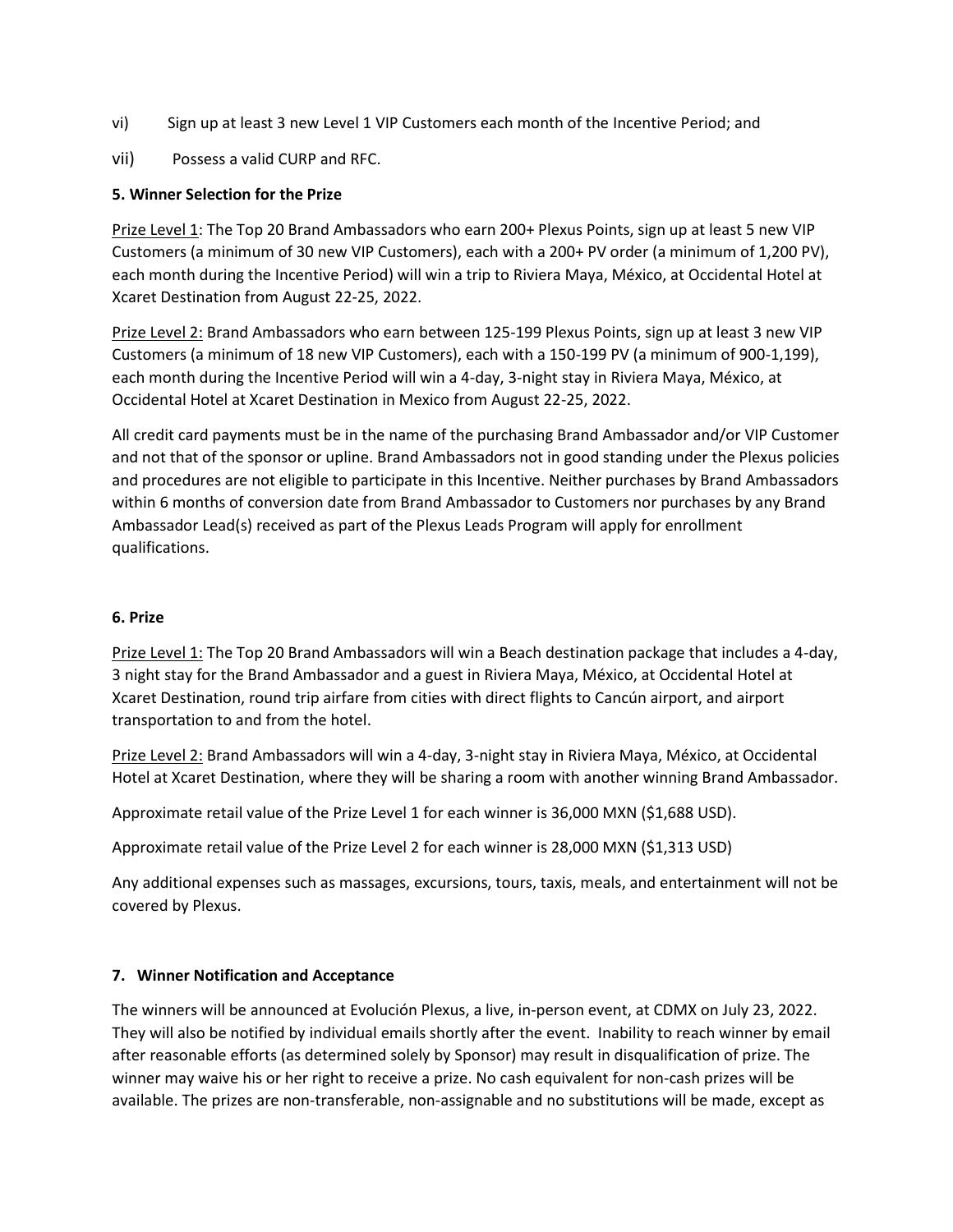provided herein at the Sponsor's sole discretion. The Sponsor reserves the right to substitute the prize or a component thereof for any reason with a prize or a prize component of equal or greater value. Winner is responsible for all taxes and fees in any jurisdiction associated with the prize. For purposes of taxable income the value of any prize, award or offer, whether it be cash or non-cash is considered taxable income and will be treated as described https://www.sat.gob.mx/home. The winner may be required to complete an affidavit of eligibility which must be returned within 14 days of the date it is received by the winner. Failure to sign and return the affidavit or release within 14 days, or to comply with any term or condition of these Official Rules, may, at the sole discretion of Sponsor, result in a winner's disqualification, and the forfeiture of his or her interest in the prize. For purposes of taxable income, the value of any prize, award or offer, whether it be cash or non-cash is considered taxable income and will be treated as provided in Article 138 of the Income Tax Law (Ley del Impuesto Sobre la Renta).described<https://www.sat.gob.mx/home.>

## **8. POTENTIAL INCENTIVE WINNERS ARE SUBJECT TO VERIFICATION BY THE SPONSOR, WHOSE DECISIONS ARE FINAL AND BINDING (WITHOUT RIGHT OF APPEAL) IN ALL MATTERS RELATED TO THE INCENTIVE PROVIDED THE DECISION IS REASONABLE.**

## **9. Entry Conditions and Release**

Each participant agrees to: (a) comply with and be bound by these Official Rules and the decisions of the Sponsor which are binding and final (without right of appeal) in all matters relating to this Incentive; (b) release and hold harmless the Sponsor and each of its respective parents, subsidiary and affiliated companies, the prize suppliers and any other organizations responsible for sponsoring, fulfilling, administering, advertising or promoting the Incentive and all of their respective past and present officers, directors, employees, agents and representatives (collectively, the "**Released Parties**") from and against any and all claims, expenses and liability, including (except where prohibited) but not limited to, negligence and damages of any kind to persons and property, invasion of privacy (under appropriation, intrusion, public disclosure of private facts, false light in the public eye or other legal theory), defamation, slander, libel, violation of right of publicity, infringement of trademark, copyright or other intellectual property rights, property damage, or death or personal injury arising out of or relating to a participant's participation in the Incentive, acceptance or use or misuse of prize and/or the broadcast, exploitation or use of entry; and (c) indemnify, defend and hold harmless the Released Parties from and against any and all claims, expenses and liabilities (including reasonable attorneys' fees) arising out of or relating to a participant's participation in the Incentive and/or participant's acceptance, use or misuse of prize.

#### **10. Publicity**

Except where prohibited by local laws, participation in the Incentive constitutes winner's consent to the Sponsor's and its agents' use of winner's name, likeness, photograph, voice, opinions and/or hometown, state or country for promotional purposes in any media, worldwide, without further notice, payment or consideration and where required the entrant hereby grants to the Sponsor an unlimited, worldwide, royalty-free, non-exhaustive, perpetual, irrevocable license to use winner's name, likeness, photograph,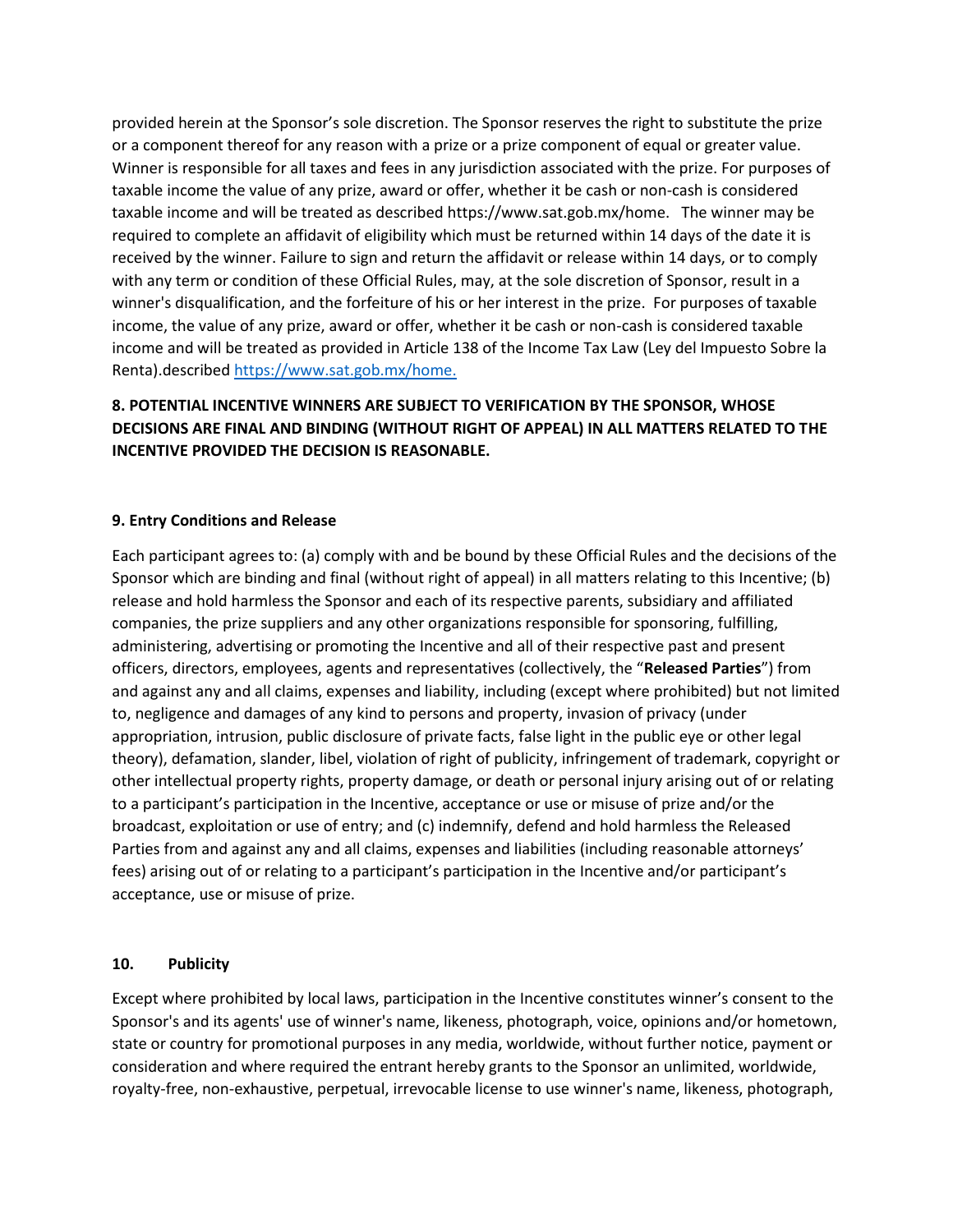voice, opinions and/or hometown, state or country for promotional purposes in any media, worldwide, without further notice, payment or consideration.

## **11. General Conditions**

To the extent permitted by law the Sponsor reserves the right, in its sole and absolute discretion and in consideration of the participant's interests, to cancel, suspend and/or modify the Incentive, or any part of it (including, without limitation, these Official Rules), if any fraud, technical failures or any other factor beyond the Sponsor's reasonable control impairs the integrity or proper functioning of the Incentive, as determined by the Sponsor in its sole discretion. The Sponsor's failure to enforce any term of these Official Rules shall not constitute a waiver of that provision. In the event of any discrepancy or inconsistency between the terms and conditions of these Official Rules and disclosures or other statements contained in any Incentive-related materials, the terms and conditions of these Official Rules shall prevail, govern, and control.

## **12. Limitations of Liability**

The Released Parties are not responsible for: (a) any incorrect or inaccurate information, whether caused by participants, printing errors or by any of the equipment or programming associated with or utilized in the Incentive; (b) technical failures of any kind (including, but not limited to, malfunctions, interruptions or disconnections in phone lines or network hardware or software); (c) unauthorized human intervention in any part of the entry process or the Incentive; (d) technical or human error which may occur in the administration of the Incentive; or (e) any injury or damage to persons or property which may be caused, directly or indirectly, in whole or in part, from participant's participation in the Incentive or receipt or use or misuse of any prize where (i) the act has resulted from negligence on the part of the Sponsor and (ii) the act has resulted in death or personal injury.

#### **13. Disputes**

Each participant agrees that: (a) any and all disputes, claims and causes of action arising out of or connected with this Incentive, or any prizes awarded shall be resolved individually, without resort to any form of class action; (b) any and all disputes, claims and causes of action arising out of or connected with this Incentive, or any prizes awarded, shall be resolved exclusively by the legislation of the Mexican United States, and particularly to the applicable legislation of Guadalajara, Jalisco, and to the jurisdiction of the courts of Guadalajara, Jalisco, renouncing to any other jurisdiction that could correspond to them in virtue of their legal domicile, either present or future. (c) any and all claims, judgments and awards shall be limited to actual out-of-pocket costs incurred, including costs associated with entering this Incentive, but in no event attorneys' fees; and (d) under no circumstances will entrant be permitted to obtain awards for, and entrant hereby waives all rights to claim proven, punitive, incidental and